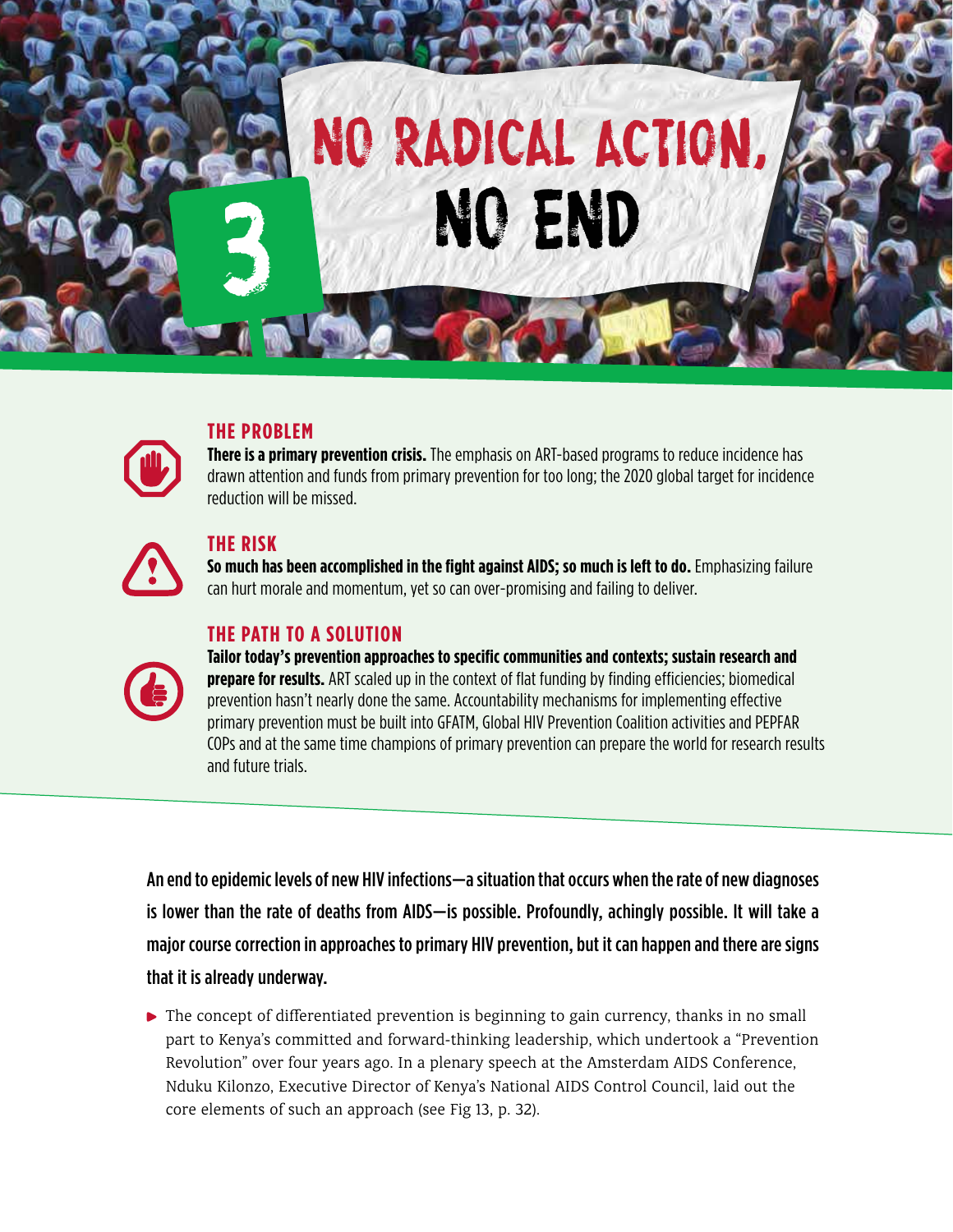- ▶ There is a robust pipeline of biomedical prevention options, including vaccines, antibodies, injectable PrEP and multipurpose prevention technologies. As Figure 14 shows, pivotal trials will yield results in the next 24 months; these findings could expand the prevention toolbox, provided that there are platforms—based on today's strategies—for delivery.
- ▶ The 2018 International AIDS Conference and *Miles to Go*, the UNAIDS report<sup>14</sup> that preceded it, were also notable for their embrace of humancentered programming. There is now widespread recognition that the only way to address the needs of men, boys, women, girls and key populations is to meet people where they are, with peers trained in interpersonal counseling and communication leading the way.
- PEPFAR's emphasis on site-level data and on expanding investment in indigenous organizations is laying the groundwork for a truly countryowned, data-driven response. Small adjustments to approaches can yield dividends in terms of people coming for services. Such fine-grained analysis of service quality is becoming more common in the context of ART, though there's still, as UNAIDS would say, miles to go. It hasn't become the norm for primary prevention.

▶ Condoms—basic and relatively low-tech played a critical role in the early AIDS response. Use and funding for social marketing for condoms is down, but again, the alarm has been sounded and people are beginning to pay closer attention to the targets, resources and program design for this pillar of primary prevention.

These are the signs of hope to hold onto as we contemplate the world beyond 2020, when prevention targets will be missed and will need to be reset. That world will also be one in which, if present patterns hold, the effects of climate change will be devastatingly palpable. Heat waves, floods and droughts will exacerbate food insecurity and political unrest and propel human migration. This, in turn, will increase individual– and community-level risk with regards to a range of health issues, including HIV.<sup>15</sup> At the same time, global demographics will be even more pronounced than they are right now: the youth "bulge" of 15– to 29-year-old individuals will become a youth "tsunami" (a convergence of climate catastrophe and demographic metaphor that is, sadly, apt). Countries—including the US, where the majority of AVAC staff are based—will continue to test the strength of political activism and resistance against authoritarian regimes.



Source: Kenya MoH. Kenya HIV Prevention Revolution Road Map. 2014. Accessible at: *https://hivhealthclearinghouse.unesco.org/sites/default/files/ resources/kenya\_hiv\_prevention\_revolution\_road\_map.pdf*

14 UNAIDS. *Miles to Go—Closing gaps, breaking barriers, righting injustices.* July 2018. Accessible at: *www.unaids.org/en/resources/documents/2018/global-aids-update.*

15 Dignity Has No Nationality: HIV and migrants' rights. AIDS 2018. Accessible at: *http://programme.aids2018.org/Programme/Session/1451.*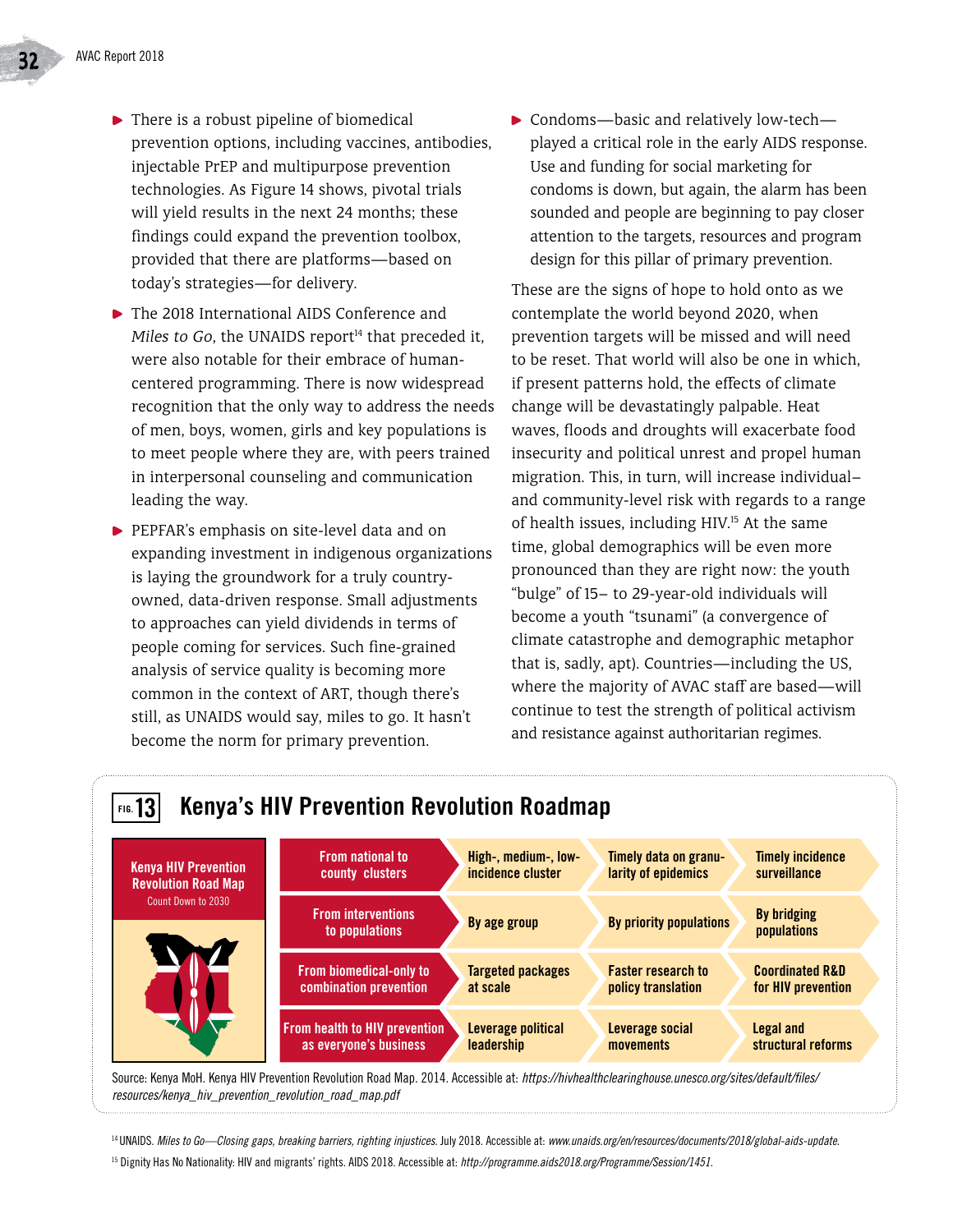#### **One Timeline, Two Stories, One Message: Putting trials and targets together FIG.14**

One problem with HIV prevention agendas is that they either live in an eternal present or in a far-off future. It's *Work with what we've got, which is condoms and VMMC and a little bit of PrEP,* or it's *Nothing can change without an AIDS vaccine.* The future depends on using what's available, better and more widely, without ever losing sight of what's in the pipeline. As the figures below show, in the very same timeframe that the world will miss its critical target for incidence reduction and scale-up of primary prevention, several trials will release results that could change the future. 2020 will be a time of hope and reckoning. But only if the two stories start to be told as one.

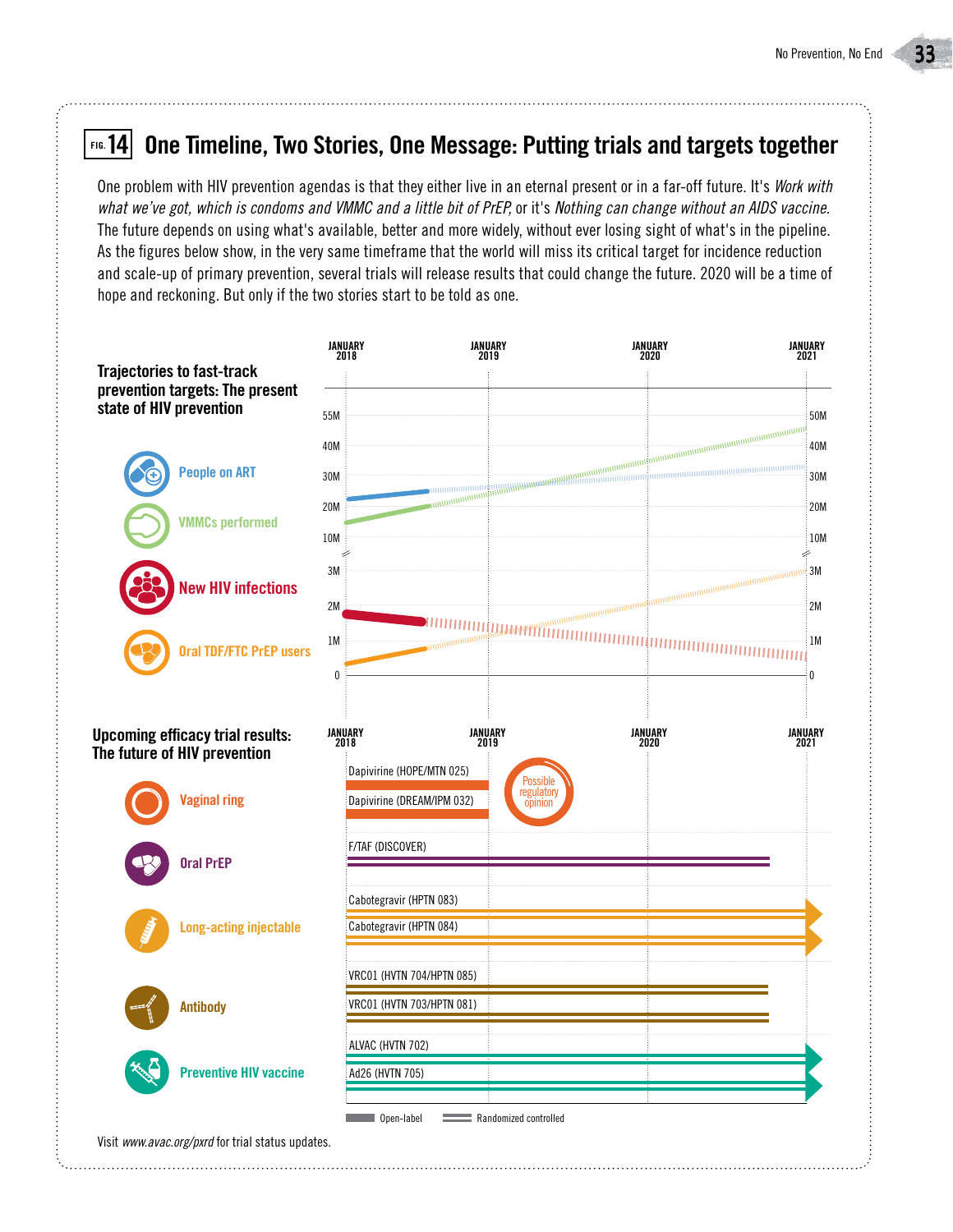#### **Public Health is Personal, Pleasurable and Connected FIG.15**

What gets measured gets funded, the adage goes. What would happen if communities demanded measurements of individual and collective health and well-being that have nothing to do with a retrovirus or a specific sex act, and everything to do with human dignity, comfort and safety in one's own skin—a comfort that's hard-fought in racist, sexist, homo- and trans-phobic nations? Imagine a world in which this cascade counted as much as 90-90-90. Let's work to make it a reality.



Credit: David Malebranche, Morehouse School of Medicine, USA, *Making the Treatment Cascade Work in Key and Vulnerable Populations*, AIDS 2018 (Accessible at: *http://programme.aids2018.org/Programme/Session/35*).

In this context, the prevention-specific beacons of hope will be important but inadequate. The imperative is to take the specific solutions that are at hand for primary prevention and integrate them into a broader agenda for social change and global justice. It is not unlike the imperative facing everyone concerned about climate change: to make as many immediate and local adjustments as possible while working ceaselessly towards radical, revolutionary revision of the way the world works.

It's time for new thinking and "what if" proposals. At the top of the list: What if the Global HIV Prevention Coalition, which is a UNAIDS-convened effort that comprises the 25 highest-burden countries in the world, along with many other stakeholders, obtained and flexed more muscle than it currently has? The

Coalition provides a platform for countries, including government and civil society. What if these countries banded together and became the activist voice for an HIV response that UNAIDS has been in the past? UNAIDS has been hobbled by its response to the #metoo sexual harassment issue and, prior to that, had been largely silent on primary prevention for years. (While not the focus of this section or Report, AVAC stands in solidarity with the women who have raised their voices for a zero-tolerance approach to sexual harrassment of all sorts in all settings.) What if UNAIDS used the frameworks and scorecards available to grade donors and implementers on their commitments to meeting primary prevention goals, if it identified national and regional resource gaps and if it perhaps even added a set of indicators for tracking the impact of trade policies, inaction on climate emissions and criminalization of migration on country-level economic indicators linked to individual and public health?

In the short term, the only outcome might be the enumeration of the gap between rhetoric and reality. But when low– and middle-income countries assert leadership, their partners in the Global North often listen, if only because of the other geopolitical interests—far beyond the scope of HIV—that are at play.

#### **Anticipating 2020: Talking points on the missed target**

Some people won't care at all that the world has missed the prevention target; others may decide that major investments in some or all of the HIV response are no longer warranted. Honest analysis can provide fodder for critics. An accurate explanation of why it's been so difficult to reach adolescent girls and young women, as an example, could reduce confidence that it's even possible. Yet any retreat in funding or emphasis, particularly for young people, could allow a surge in new diagnoses that overturns decades of work that has kept the surge of new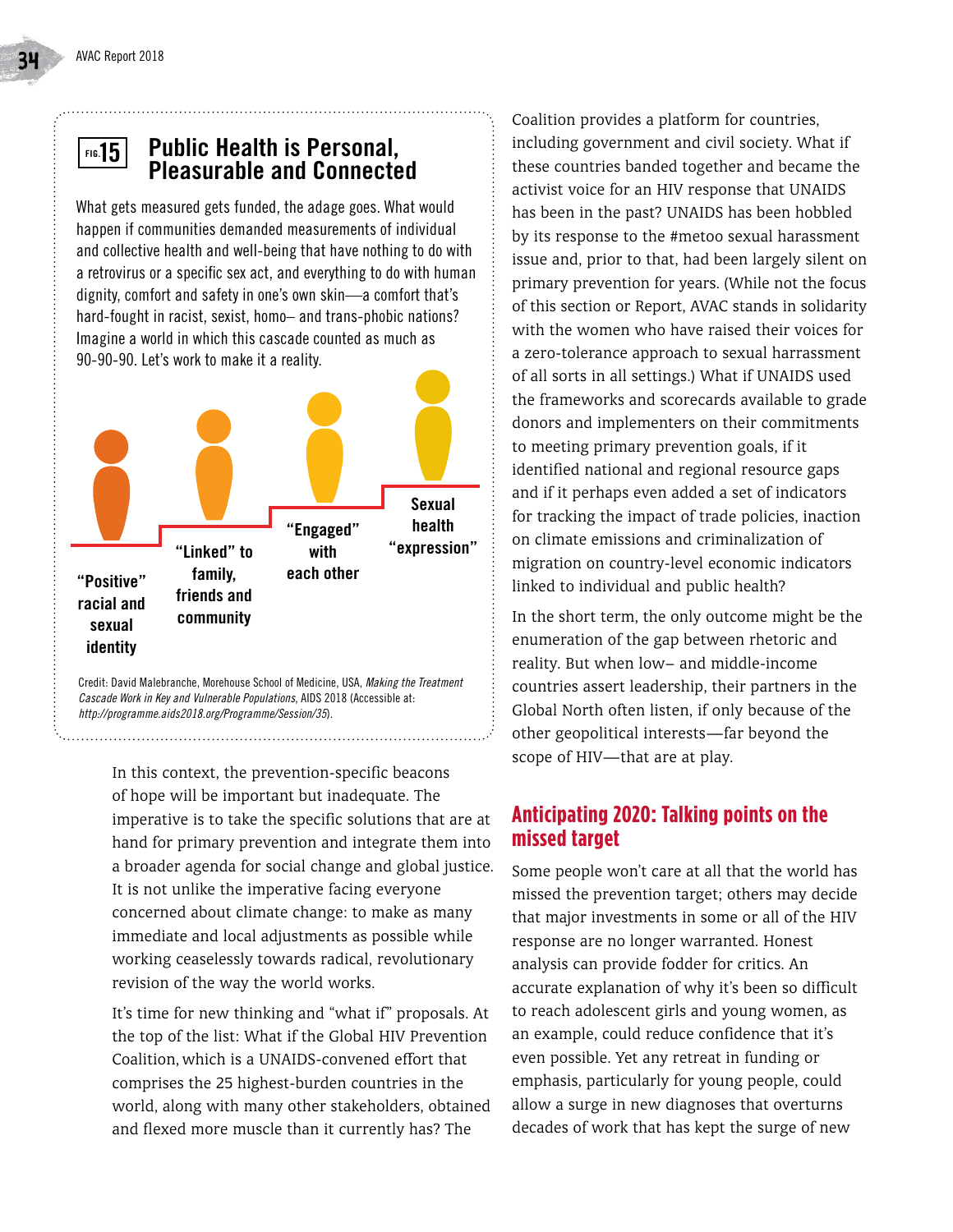## **Radical Action on Prevention: How it adds up**

The world is poised to lose ground in the fight to control HIV, but it doesn't have to be that way. The components listed below depend on activists and advocates taking radical action to ensure accountability at every stage.



cases at bay. It's important to clearly explain the specific, surmountable issues that have led to the missed target and with an eye to what can be done next. Some key talking points:

- ▶ Constrained resources have forced countries into false choices between primary prevention and prevention derived from people living with HIV achieving and maintaining virologic suppression on ART.
- $\blacktriangleright$  Human rights are fragile and frequently violated, and in the absence of societies that value women, girls, gay people, people who use drugs, transgender individuals and all other forms of diference, it is very, very hard to provide services that work.
- $\blacktriangleright$  The strategies that do exist have not been deployed at the scale needed for populationlevel impact.
- ▶ There is no "silver bullet" primary prevention tool: VMMC is simple and powerful, but it is only indirectly beneficial to women; oral PrEP and condoms only work when used correctly and consistently, and each carries unique adherence challenges. The same will apply to the dapivirine

ring, if it is approved. Next-generation products may address some of these challenges but will undoubtedly bring diferent ones. More strategies with diferent characteristics are needed—not instead of what already exists, but in addition to it.

### **An agenda for the future, starting today**

There are no simple answers but there are some things to try, starting now, that could lay a strong foundation for 2020—and beyond.

- ▶ An activist Global HIV Prevention Coalition that uses its platform to hold funders and implementers accountable for meeting the resource needs for a comprehensive primary prevention response.
- A requirement at Global Fund to Fight AIDS, Tuberculosis and Malaria that all countries applying for grants have clear prevention roadmaps and commensurate funding lines, with criteria regarding legal, structural and rights provisions, as well as integration of sexual and reproductive health and rights.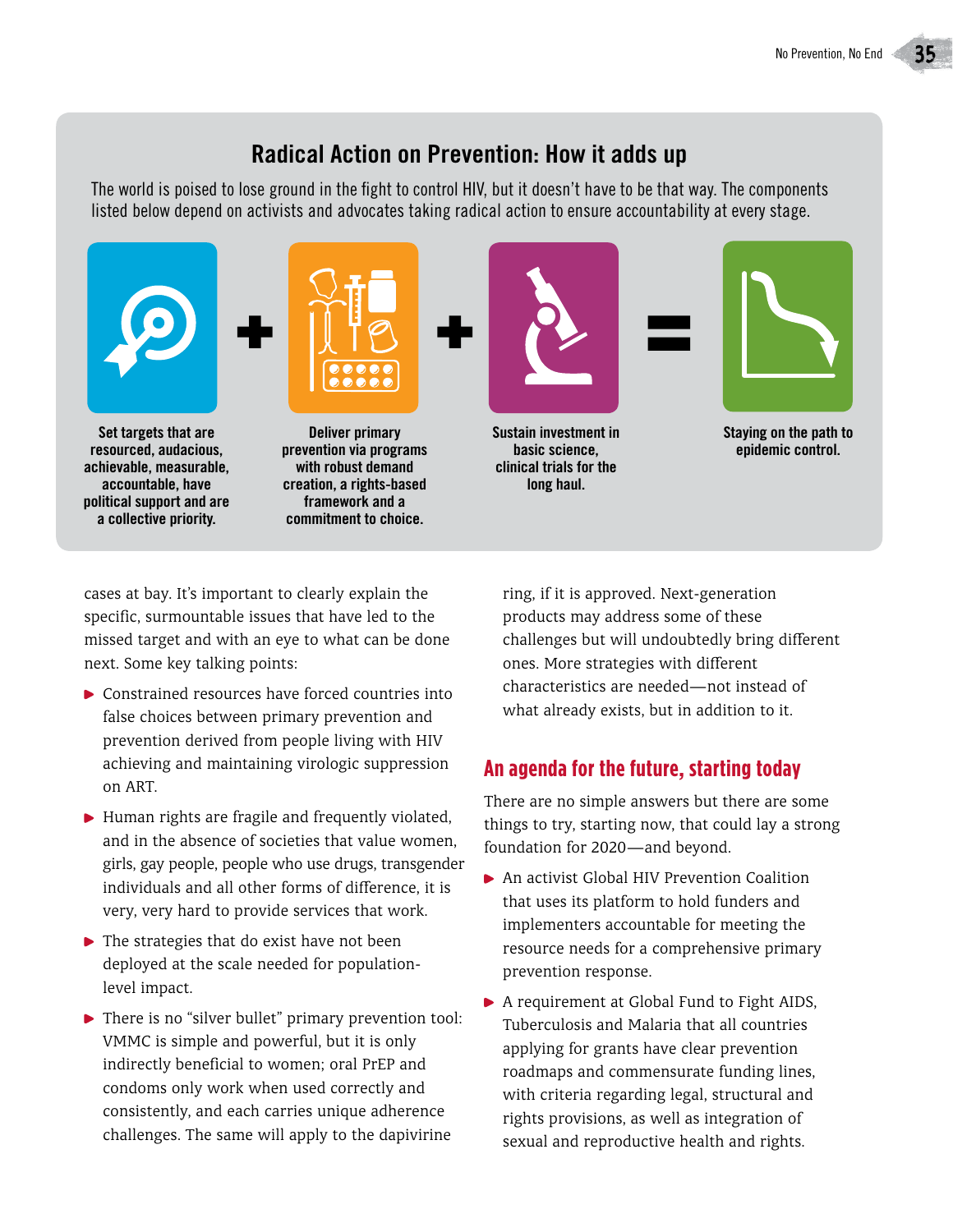**Now is the time to build alliances in the trenches. Whatever happens, it is going to be a fight.** 

- A budgeted "path-to-access" strategy from the funders and implementers of the seven efficacy trials of five diferent strategies set to release results in 2020–22, which demonstrates when, where and how diferent options can be layered in. Think of this as the prevention research roadmap that has been missing from the Global HIV Prevention Coalition. It's a shame it got left out, but the field can do it for itself.
- A sustained commitment to research funding to ensure that upstream products make it into efficacy trials.
- ▶ Common cause built by working on broader issues. The 2018 High Level Meeting on Tuberculosis saw alarming pushback against national and global targets, R&D commitments and language affirming access to medications and vaccines. The search for an HIV vaccine is at a pivotal moment, just as funding for vaccine research may be faltering across diseases. An efective preventive vaccine will play a crucial role in conclusively ending the epidemic. Now is the time to build alliances in the trenches. Whatever happens, it's going to be a fight.

#### **Yes to prevention, yes to shared humanity**

"Cascade" is another one of those words-of-themoment in the HIV response. In an era of fine-grained data and measurable outcomes, the measurement of

people met, served, retained and so on is essential. These data are most often presented as a cascade. In nature a cascade is liquid—a small waterfall, typically one of many. It is not a set of steps or pillars but something fluid that changes with the light and the seasons—much like human beings do. Alongside the biomedical cascades, we must therefore imagine and pursue cascades such as the one proposed by David Malebranche (Morehouse School of Medicine), that measures our humanity and care for each other (see Fig 15, p. 34). It is through this work that the HIV response with all of its scientists, warriors for justice, nasty women, proud gay men, beautiful transgender people, and exhausted yet tireless health workers—will help to realize the type of cascade envisioned 55 years ago by the Reverend Dr. Martin Luther King, Jr. In his letter from a Birmingham jail, he quoted the Prophet Amos, "Let Justice roll down like waters in a mighty stream." This quote is often cited without context but the full text of the great civil rights leader's words holds profound resonance today:

 *The search for a consensus will tend to become a quest for the least common denominator of change. In an atmosphere devoid of urgency, the American people can easily be stupefied into accepting slow reform, which in practice would be inadequate reform. "Let Justice roll down like waters in a mighty stream," said the Prophet Amos. He was seeking not consensus but the cleansing action of revolutionary change. America has made progress toward freedom, but measured against the goal, the road ahead is still long and hard. This could be the worst possible moment for slowing down.*

This *is* the worst possible moment for slowing down.